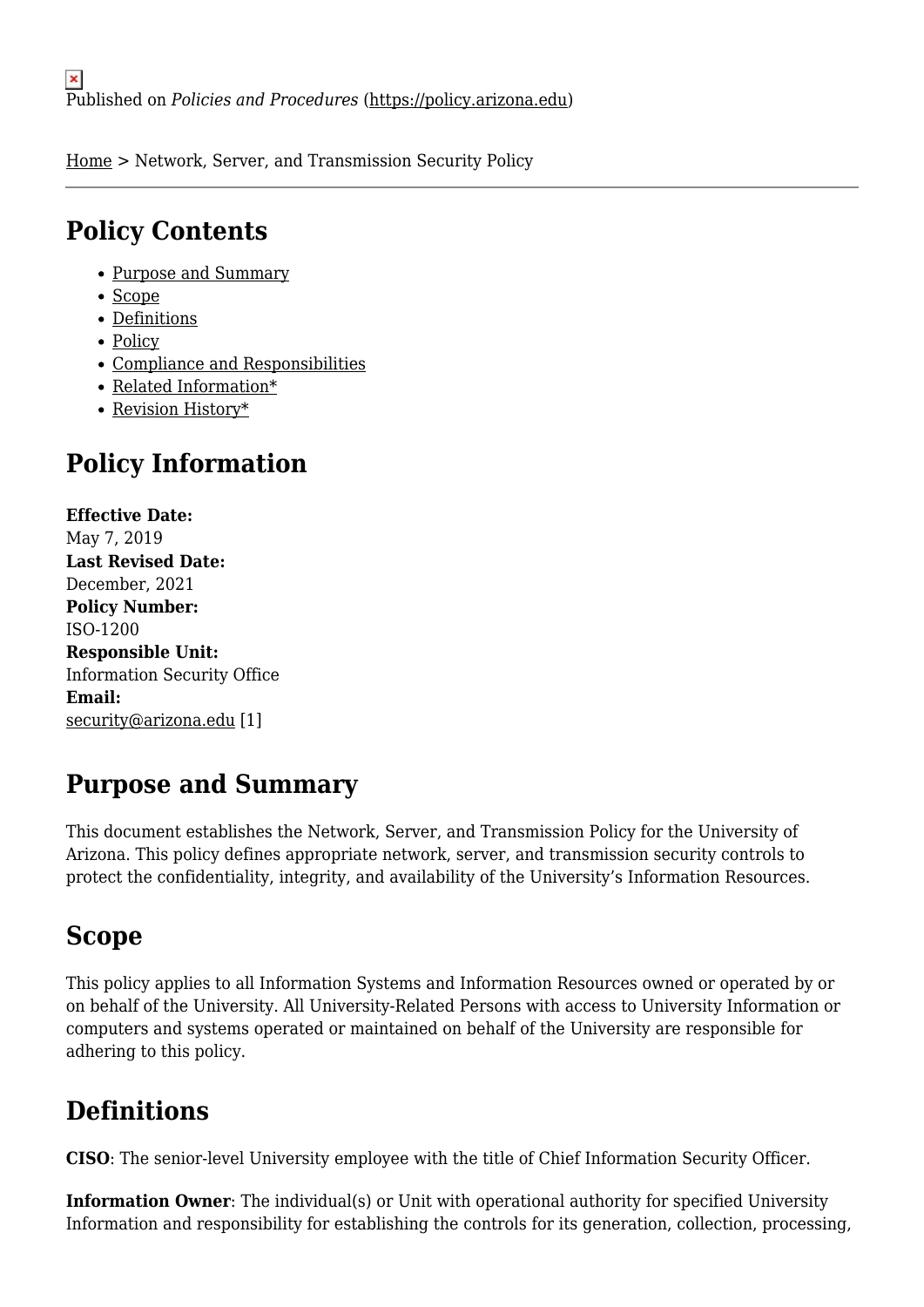dissemination, and disposal. This individual or Unit is responsible for making risk tolerance decisions related to such Information on behalf of the University and is organizationally responsible for any loss associated with a realized information security risk scenario.

**Information Resource Owner:** Collective term used to refer to Information Owners and Information System Owners.

**Information Resources**: University Information and related resources, such as equipment, devices, software, and other information technology.

**Information System**: A major application or general support system for storing, processing, or transmitting University Information. An Information System may contain multiple subsystems. Subsystems typically fall under the same management authority as the parent Information System. Additionally, an Information System and its constituent subsystems generally have the same function or mission objective, essentially the same operating characteristics, the same security needs, and reside in the same general operating environment.

**Information System Owner:** The individual(s) or Unit responsible for the overall procurement, development, integration, modification, and operation and maintenance of an Information System. This individual or Unit is responsible for making risk tolerance decisions related to such Information Systems on behalf of the University and is organizationally responsible for the loss, limited by the bounds of the Information System, associated with a realized information security risk scenario.

**ISO:** The University's Information Security Office, responsible for coordinating the development and dissemination of information security policies, standards, and guidelines for the University.

**Unit**: A college, department, school, program, research center, business service center, or other operating Unit of the University.

**University Information**: Any communication or representation of knowledge, such as facts, data, or opinions, recorded in any medium or form, including textual, numerical, graphic, cartographic, narrative, or audiovisual, owned or controlled by or on behalf of the University.

**University-Related Persons**: University students and applicants for admission, University employees and applicants for employment, Designated Campus Colleagues (DCCs), alumni, retirees, temporary employees of agencies who are assigned to work for the University, and third-party contractors engaged by the University and their agents and employees.

# <span id="page-1-0"></span>**Policy**

### **A. All Classifications of University Information**

- 1. Information Resource Owners with responsibility for Information Resources that store, process, or transmit University Information of any classification, as defined in the University [Information Resource Classification Standard](https://confluence.arizona.edu/pages/viewpage.action?spaceKey=UAIS&title=ISO-400-S1+Information+Resource+Classification+Standard) [2], must establish or adopt documented procedures that establish the controls required by this Policy. Procedures must be appropriate to the level of information security risk to protect network, server, and transmission security and meet, at a minimum, the following requirements:
	- a. Network architectures, boundary protection schemes, and other security features and controls for network systems must be specified, documented, implemented, modified, and maintained using methods that ensure risk-informed decisions.
	- b. Network devices must be hardened by making appropriate changes to default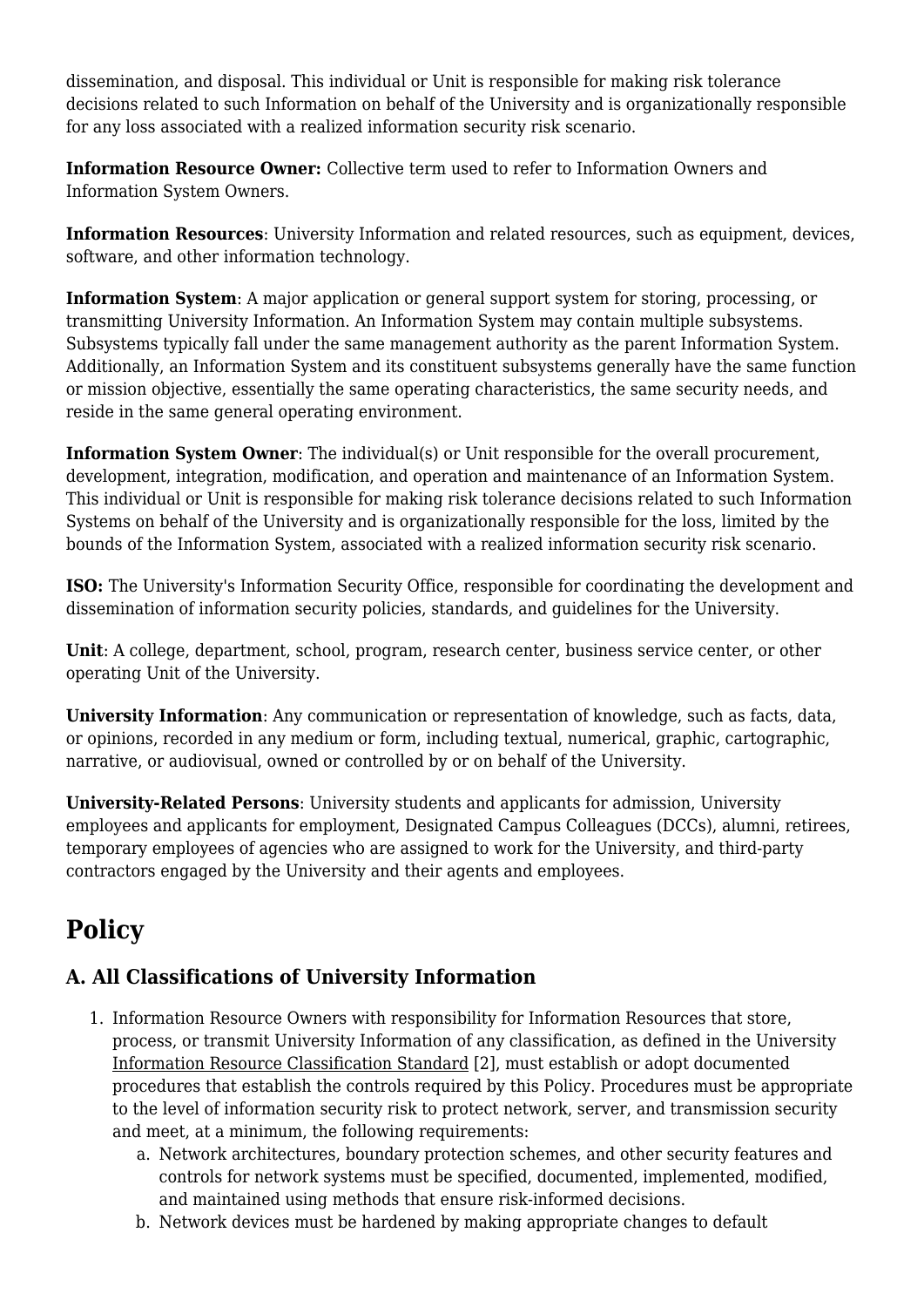account settings and configurations before the device is installed or implemented. Hardening must include, but is not limited to:

- i. Changing default passwords using strong password methodologies.
- ii. Changing the name of or removing default accounts, except where there is an absolute requirement for the default account name.
- iii. Disabling or blocking nonessential services.
- iv. Restricting access to management interfaces to nominated managed networks, management devices, or systems.
- v. Disabling or blocking nonessential guest or world read access.

### **B. Restricted University Information**

- 1. Information Resource Owners with responsibility for Information Resources that store, process, or transmit University Information classified as Restricted, as defined in the University [Information Resource Classification Standard](https://confluence.arizona.edu/display/UAIS/ISO-400-S1+Information+Resource+Classification+Standard) [3], must establish or adopt additional documented procedures to augment those defined in Paragraph A (above). These additional procedures must meet, at a minimum, the following additional requirements:
	- a. Information Resources that do not meet security requirements for storing, processing or transmitting Confidential or Regulated University Information must not be connected to any other Information Resource or network that has these requirements.
	- b. Each Information Resource that houses Restricted University Information connected to a University network must utilize an operating system that is both actively supported by the system's vendor and has a documented current commitment by such vendor to publishing ongoing security updates for the system.
	- c. Remote access (i.e., access from off-campus or through a connection from an off-campus network) to Information Systems that store, process, or transmit Restricted University Information must require multi-factor authentication and be via a Virtual Private Network or must have compensating controls as a replacement when systems are accessed remotely.
	- d. Network transmission of Restricted University Information must be encrypted with cryptographic modules that meet industry best practices and are approved for use by the ISO.

### <span id="page-2-0"></span>**Compliance and Responsibilities**

### **Compliance**

#### **Tracking, Measuring, and Reporting**

The ISO must develop, test, review, maintain, and communicate a representation of the Universitywide information security posture to University leadership. The ISO is authorized to initiate mechanisms to track the effective implementation of information security controls associated with this policy and to produce reports measuring individual or Unit compliance to support University decision making.

#### **Recourse for Noncompliance**

The ISO is authorized to limit network access for individuals or Units not in compliance with all information security policies and related procedures. In cases where University resources are actively threatened, the CISO must act in the best interest of the University by securing the resources in a manner consistent with the Information Security Incident Response Plan. In an urgent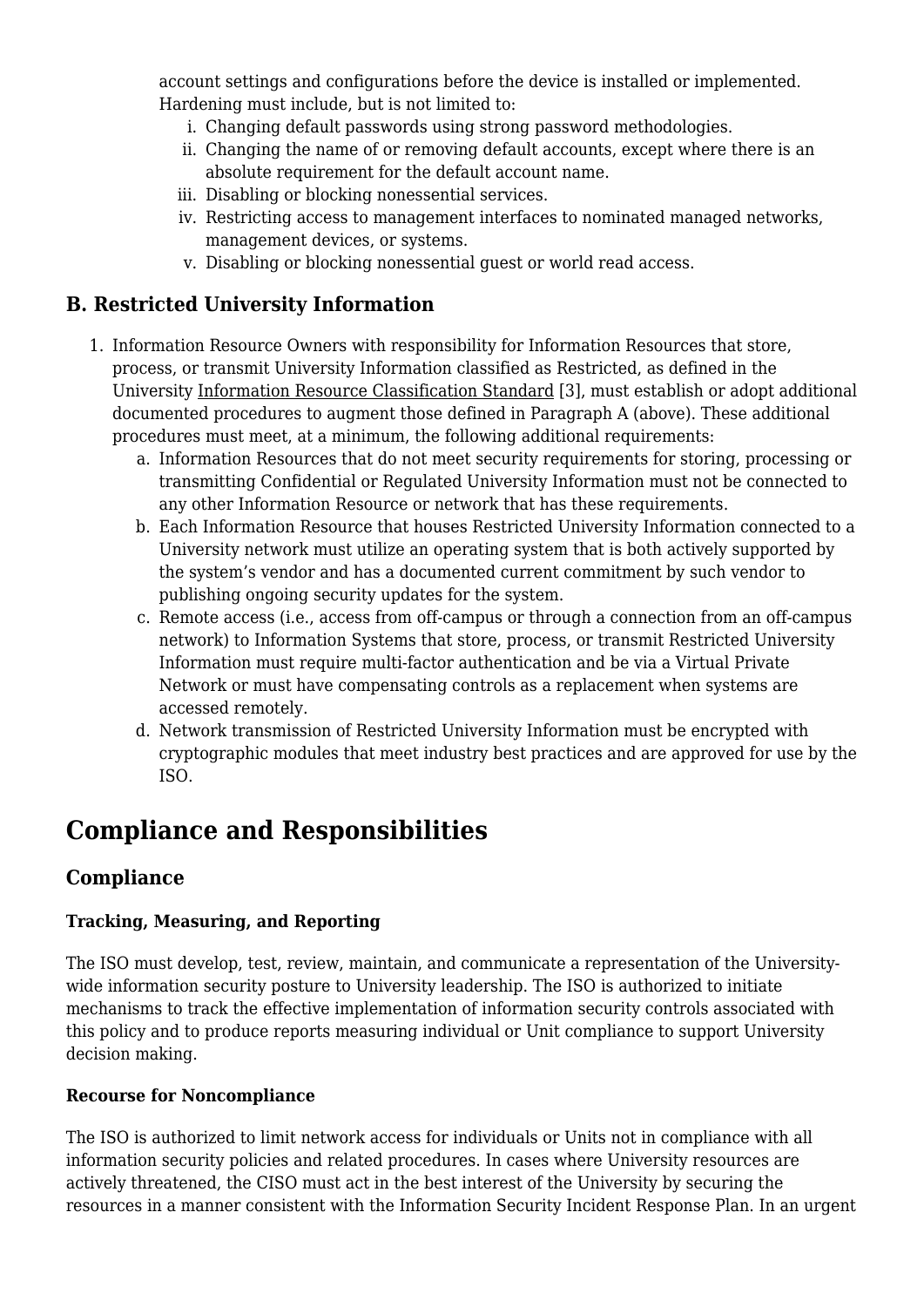situation requiring immediate action, the CISO is authorized to disconnect affected individuals or Units from the network. In cases of noncompliance with this policy, the University may apply appropriate employee sanctions or administrative actions, in accordance with relevant administrative, academic, and employment policies.

#### **Exceptions**

Requests for exceptions to any information security policies may be granted for Information Systems with compensating controls in place to mitigate risk. Any requests must be submitted to the CISO for review and approval pursuant to the [exception procedures published by the CISO](https://confluence.arizona.edu/pages/viewpage.action?spaceKey=UAIS&title=ISO-100-P1+Information+Security+Office+Policy+Exception+Request+Procedure) [4].

#### **Frequency of Policy Review**

The CISO must review information security policies and procedures annually, at minimum. This policy is subject to revision based upon findings of these reviews.

### **Responsibilities**

#### **University-Related Persons**

All University-Related Persons are responsible for complying with this policy and, where appropriate, supporting and participating in processes related to compliance with this policy.

#### **Information Owners and Information System Owners**

Information Owners and Information System Owners are responsible for implementing processes and procedures designed to provide assurance of compliance with the minimum standards, as defined by the ISO, and for enabling and participating in validation efforts, as appropriate.

#### **Chief Information Security Officer**

The ISO must, at the direction of the CISO:

- identify solutions that enable consistency in compliance and aggregate and report on available compliance metrics;
- develop, establish, maintain, and enforce information security policy and relevant standards and processes;
- provide oversight of information security governance processes;
- educate the University community about individual and organizational information security responsibilities;
- measure and report on the effectiveness of University information security efforts; and
- delegate individual responsibilities and authorities specified in this policy or associated standards and procedures, as necessary.

#### **Vice Presidents, Deans, Directors, Department Heads, and Heads of Centers**

<span id="page-3-0"></span>All Vice Presidents, Deans, Directors, Department Heads, and Heads of Centers must take appropriate actions to comply with information technology and security policies. These individuals have ultimate responsibility for University resources, for the support and implementation of this policy within their respective Units, and, when requested, for reporting on policy compliance to the ISO. While specific responsibilities and authorities noted herein may be delegated, this overall responsibility may not be delegated.